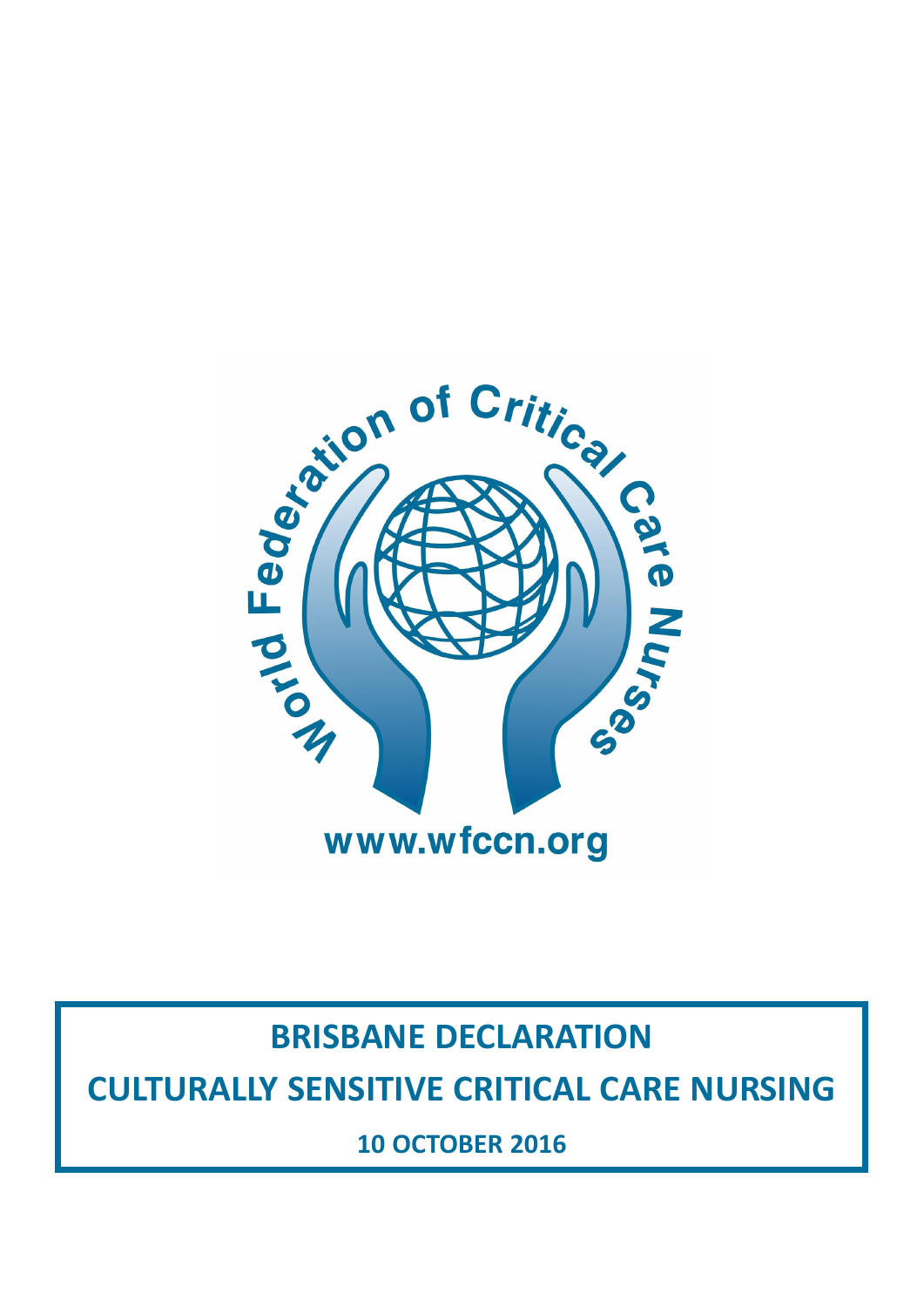

# **WORKING GROUP**

The Brisbane Declaration was prepared by a WFCCN Working Group:

**Adriano Friganovic, Croatia (Chair)**1,2 **Melissa Bloomer, Australia**3,4 **Holly Northam, Australia5 Sonja Kalauz, Croatia**2 **Mary Zellinger, United States**6 **Violeta Lopez, Singapore**7 **Paul Fulbrook, Australia**8

1University Hospital Centre Zagreb, Croatia

2University of Applied Health Sciences, Zagreb, Croatia 3School of Nursing and Midwifery, Deakin University, Geelong, Australia

4Centre for Quality and Patient Safety Research, Deakin University, Geelong, Australia

5Disciplines of Nursing and Midwifery, University of Canberra, Canberra, Australia

6Emory University Hospital, Atlanta, USA

7Alice Lee Centre for Nursing Studies, National University of Singapore

8School of Nursing, Midwifery & Paramedicine, Australian Catholic University; and Nursing Research and Practice Development Centre, The Prince Charles Hospital; Brisbane, Australia

## **OBJECTIVE**

The objective of the WFCCN working group was to develop an international position statement that included recommendations to ensure the provision of culturally sensitive critical care nursing worldwide.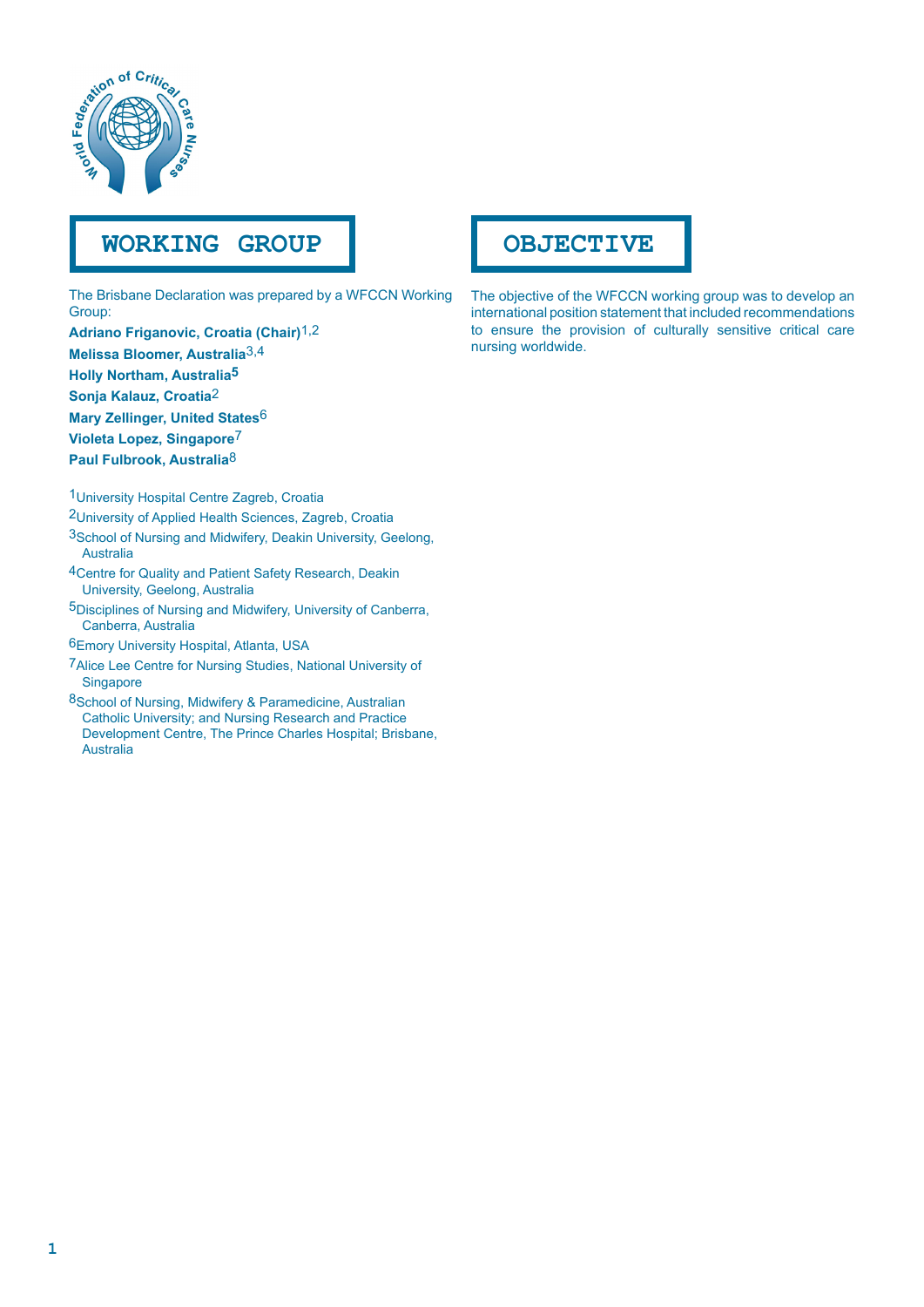

### **PREAMBLE**

Culturally sensitive care is an area of nursing that falls under the moral principles stated within the Universal Declaration of Human Rights (United Nations, 1948). In particular, Article 1 declares the baseline position:

All people are born free and equal in dignity and rights.

Further clarification is provided under Article 2, which states:

Everyone is entitled to all the rights and freedoms… without distinction of any kind, such as race, colour, sex, language, religion, political or other opinion, national or social origin…

Furthermore, the World Federation of Critical Care Nurses (2007a) has endorsed the International Council of Nurses (ICN) position statement on Nurses and Human Rights (2011), which clarifies that:

…health care is a right of all individuals, which is available, affordable and culturally acceptable, regardless of financial, political, geographic, racial or religious considerations.

The statement also posits:

Nurses are accountable for their own actions and inactions in safeguarding human rights, while national nurses associations have a responsibility to participate in the development of health and social legislation related to patient rights.

It was against this background of human rights that the WFCCN developed this declaration on culturally sensitive critical care nursing.

### **INTRODUCTION**

Worldwide immigration has increased significantly in the last decade and as many as one in every 33 persons in the world is a migrant (International Organization for Migration, 2015). These global changes are subsequently changing the role of culture in healthcare (Garneau & Pepin, 2015). Hence, there is a need for health care organisations and clinicians to respond to the increasing cultural diversity of the populations they serve (Renzaho et al., 2013).

Critical care nursing is a sphere of practice that covers a variety of specialist areas in which critically ill patients are cared for (Elliott et al., 2012). The aim of critical care nursing is to establish a therapeutic relationship with the patient and their family and to empower the person's physical, psychological, sociological, cultural and spiritual capabilities by preventive, curative and rehabilitative interventions and where the focus is on the care and treatment of the critically ill patient and their family (WFCCN, 2007b).

Cultural sensitivity is the ability to care for patients with diverse values, beliefs and behaviours, including tailoring health care to meet patients' social, cultural and linguistic needs (Esposito, 2013). The ability to provide culturally sensitive care is contingent on the clinician achieving cultural competence. Cultural competence is about developing an awareness of one's own beliefs, thoughts and sensations; demonstrating knowledge and understanding of a person's culture; accepting and respecting cultural differences and adapting care accordingly (Kanchana & Sangamesh, 2016). Cultural competence may be defined further as a set of congruent behaviours, attitudes, and policies that come together in a system (Esposito, 2013).

For critical care nurses, cultural competence and hence cultural sensitivity is essential to the delivery of person-centred care, an approach to health care that is grounded in mutually beneficial partnerships amongst health care providers, patients and families (Institute for Patient- and Family-Centred Care, 2015).

Culture can be viewed in terms of cognitive and static aspects such as values, beliefs and traditions; and also from a broader perspective that acknowledges that culture often also encompasses an individual's social position as a way of further explaining health status (Williamson & Harrison, 2010). Consequently, critical care nurses must seek to meet the diverse needs of patients and their families (Douglas et al., 2011). The care provided can be influenced by a number of factors such as the model of care delivery provided in the critical care unit and each nurse's personal philosophy of caring for the patient and their family (Bloomer & Al-Mutair, 2013). When a generic approach to culturally sensitive care is taken however, stereotyping and a failure to identify the needs of the individual can result (Williamson & Harrison, 2010). Whilst critical care nurses have been found to specifically seek further information regarding situations of cultural difference (Northam et al., 2015), there is a lack of guidance for critical care nurses on how to ensure culturally sensitive care is provided.

In response, in 2015, the WFCCN Board of Directors called for members of the Council of National Representatives to establish an international working group to prepare a Position Statement on behalf of the Federation, on culturally sensitive care in critical care.

## **METHODS**

Following establishment of the working group, a literature review was undertaken, which informed the development of the Position Statement, to be known as the Brisbane Declaration. Several drafts were reviewed and revised, culminating in international discussions about the purpose and proposed content of the draft Declaration, held over two days, during the WFCCN/Australian College of Critical Care Nurses World Congress in Brisbane, Australia during April 2016. A final draft, comprised of central principles and recommendations was presented at the Congress closing ceremony. All present declared their support. The final text of the Declaration was prepared by the working group during April-September 2016, and was approved for publication by the WFCCN Board of Directors in October 2016.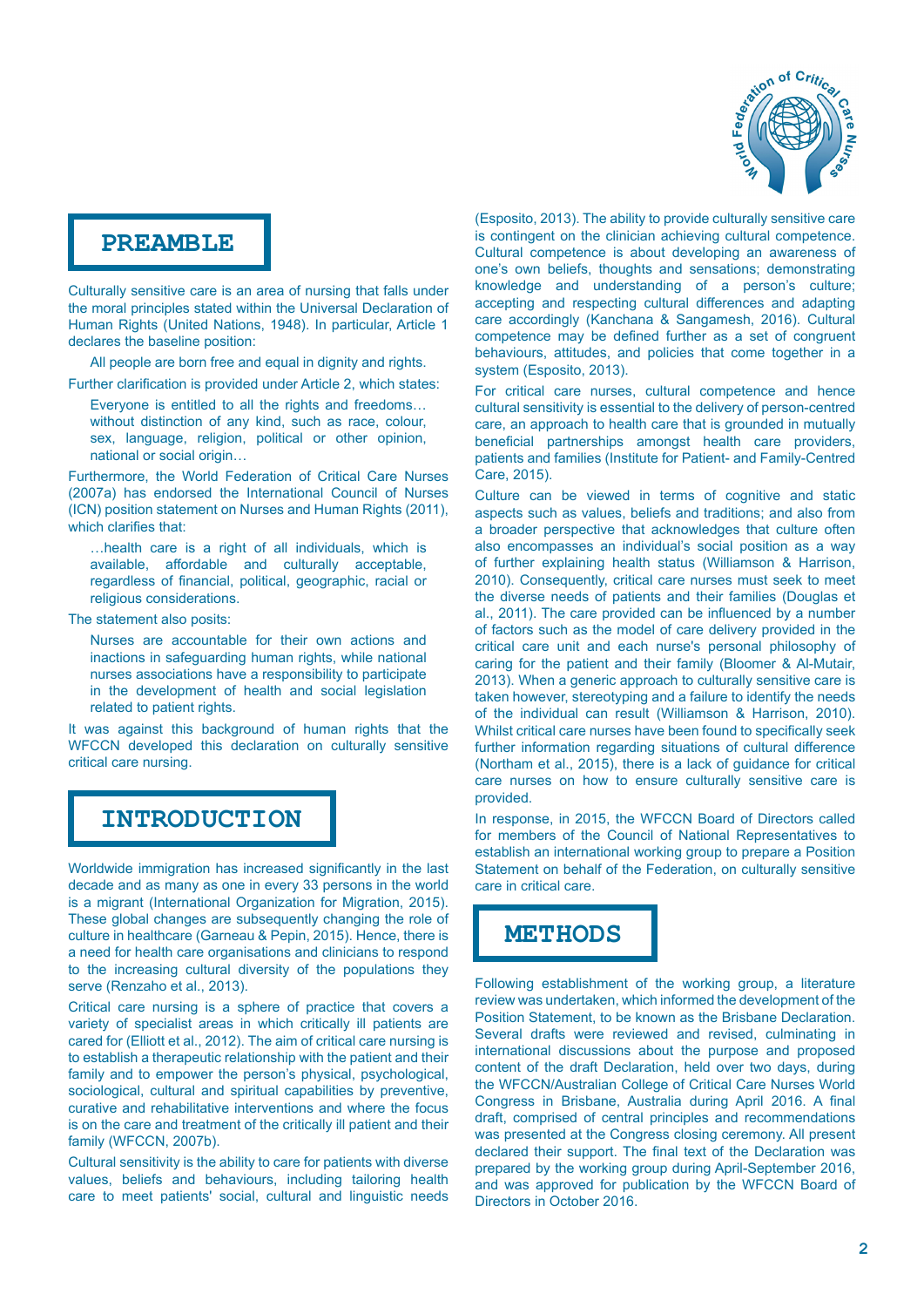

# **BRISBANE DECLARATION: CULTURALLY SENSITIVE CRITICAL CARE NURSING**

The Brisbane Declaration presents guidelines that are based on universally accepted principles; it is designed to be used by critical care nurses to provide care that is culturally competent. The Declaration may be adapted to meet the health care policy and education requirements of all critical care nurses, in any critical care unit, within any healthcare facility, regardless of geographical, political or social jurisdiction.

#### **Central Principles**

- 1. Critically ill patients and their families, from culturally diverse backgrounds, have the right to receive culturally sensitive care.
- 2. Critical care nurses should possess appropriate knowledge, skills and attributes to respect, advocate for, and effectively respond to the cultural needs of critically ill patients and their families.
- 3. Critical care nurses should ensure that culturally sensitive care is planned and implemented in collaboration with the multidisciplinary team, which is inclusive of the patient and family and their chosen cultural advisors.
- 4. Critical care nurses have a right to have their individual cultural differences acknowledged and respected.
- 5. Critical care nursing education providers should ensure that cultural competence and cultural sensitivity is embedded within curricula framework. The critical care nurse has a duty to seek out such information, educate themselves and apply this knowledge with respect and compassion.

#### **Recommendations**

The WFCCN believes that critically ill patients from diverse backgrounds have particular needs and must be cared for by nurses with specialist skills, knowledge and attitudes. The following recommendations have been adopted to represent universal principles to help guide health services, educational facilities and critical care nursing organisations in the development of informative materials and programs for nurses who are required to care for the critically ill patient and their family and their individual cultural needs.

#### *1. Self-assessment*

An examination of one's own cultural positioning is the first step in ensuring culturally sensitive care. This may involve considering the nurse considering their own culture, values, beliefs and any resultant biases or possible prejudices that may impact the provision of care; and working to set these aside and ensure equitable care for all.

#### *2. Establish trust*

Acknowledging that each person is entitled to all rights and freedoms, respecting the patient and family's immediate vulnerability and need for culturally sensitive care is essential to the establishment of trust.

#### *3. Identify the preferred language for communication*

Determine the patient and family's preferred language for verbal communication, making use of trained interpreters or qualified translators where necessary. Consideration on nonverbal communication is also necessary. Communication aids should be used where available to support verbal communication.

#### *4. Identify culture*

Identify the patient and family's culture, which can include their values, beliefs, traditions and worldviews. Consideration must also be given to how culture impacts upon communication and decision-making.

#### *5. Identify health beliefs and understanding*

Once a person's culture is identified, consideration should be given to the patient and family's beliefs about health and illness and their perception/understanding of the current and any proposed treatments. Beliefs about health and illness may impact significantly on how the patient and their family wish to be cared for, and what care/treatment is acceptable in the critical care environment.

#### *6. Ensure comprehension*

When communicating, the nurse should seek to ensure that the patient and/or their family understand what is being communicated. It is important to recognise that various aspects of a person's culture can influence one's comprehension and interpretation of information.

#### *7. The use of physical touch*

Time should be taken to explain the necessity of physical touch in the delivery of care. The nurse should seek advice from the patient and/or family about ways in which physical care could be provided in the most culturally appropriate and sensitive manner.

#### *8. The need for modesty and the maintenance of dignity*

Preserving dignity and maintaining modesty for the critically ill patient and their family can demonstrate respect and acknowledgment of a person's culture, beliefs and values. Where possible and practicable in the context of interventional care, a patient's modesty and dignity should be protected by covering the person's body and providing visual privacy.

#### *9. Consideration for the impact of gender*

Gender differences between patient and clinician may be a concern for the patient and their family. Where possible, consideration should be given to the gender of the clinician providing care, to ensure the culture of the patient and their family is respected.

#### *10. Consider dietary needs*

Food is intrinsically linked to culture. Values, beliefs, religion and traditions can impact on the meaning of food and food choices. Where suitable, foods should be chosen that not only meet the patient's metabolic needs, but also their cultural considerations.